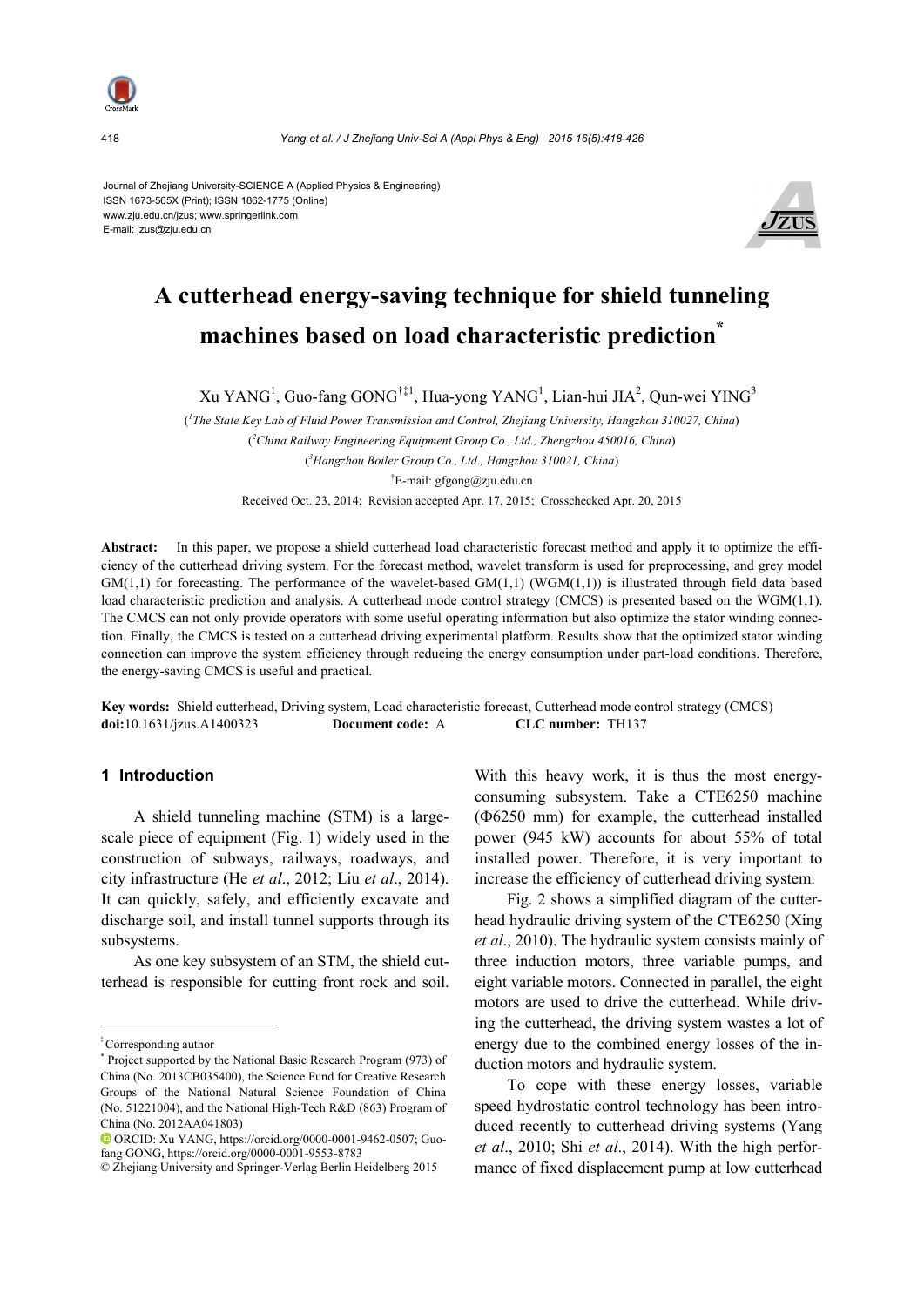speed, the variable speed hydrostatic control technology has achieved some increase in efficiency. Xing *et al*. (2009) proposed a pump optimized combination method to improve cutterhead efficiency.



**Fig. 1 Shield tunneling machine** 

In this paper, we propose an energy-saving technique for cutterhead based on load characteristic prediction. Section 2 introduces a wavelet-based grey model for forecasting the cutterhead load characteristic and illustrates its performance through field data analysis. Based on this method, Section 3 proposes an energy-saving control strategy for a shield cutterhead hydraulic system. The energysaving performance of the control strategy is evaluated by experiments in Section 4. Finally, Section 5 presents the conclusions.

# **2 Cutterhead load characteristic prediction**

One main goal of this study was to forecast the cutterhead load characteristic of the next ring of a tunnel. Therefore, a load parameter closely related to the geological conditions is needed. For this purpose, the torque penetration index (TPI), which not only can approximately reflect the geology but also is accessible, is introduced (Song *et al*., 2007; Zhang *et al*., 2012). Based on the TPI, the average torque penetration index (ATPI) is defined to describe the cutterhead load characteristic of a certain length of tunneling:

$$
P = v / \omega, \tag{1}
$$

$$
TPI = T / P, \tag{2}
$$

$$
ATPI = \frac{\int TPI \cdot v \cdot dt}{\int v \cdot dt},
$$
 (3)

where  $P$  is the rate of penetration, m/rad,  $v$  is the advance rate of the shield machine,  $m/s$ ,  $\omega$  is the cutterhead rotation speed, rad/s, and *T* is the cutterhead torque, N·m.

To estimate the ATPI of the next ring, the current ring tunnel should be divided into *M* equal sections. Then, the ATPI of these sections is used as the original data for the ATPI prediction.

Finally, a wavelet-based GM(1,1) (WGM(1,1)) is designed for cutterhead load characteristic prediction. For forecasting the ATPI of the next ring, WGM(1,1) will firstly intercept a certain number of the latest sections' ATPI of current ring with a sliding window. Next, WGM(1,1) will obtain the main features of the ATPI data through wavelet transform. Based on the preprocessed ATPI, WGM(1,1) will forecast the ATPI of the sections along next ring through a grey model  $GM(1,1)$ . Eventually, the predicted ATPI of the next ring can be calculated by averaging these sections' ATPI.



**Fig. 2 A simplified cutterhead hydraulic driving system of CTE6250 (Xing** *et al***., 2010)**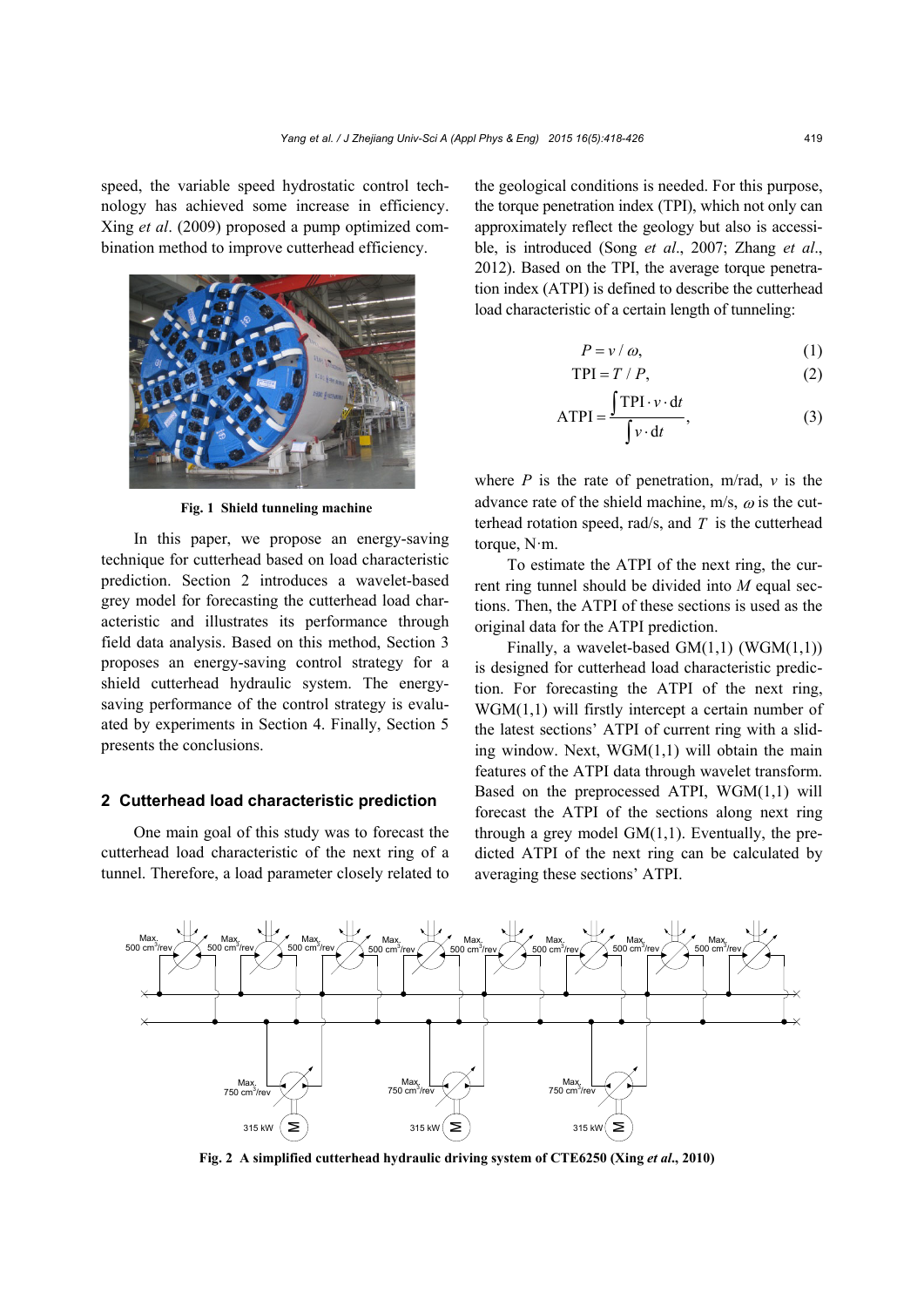The sliding window used for getting the latest ATPI data can be expressed as

$$
F(N) = [f(M - N + 1), f(M - N + 2), \cdots, f(i), \cdots, f(M)],
$$
\n(4)

where  $i$  is the number of the current ring's section  $(i=1, 2, ..., M)$ ,  $f(i)$  is the ATPI of section *i*, and *N* is the number of data needed for prediction (*N*≤*M*).

# **2.1 Wavelet-based preprocessing**

Wavelet transform is a new time-frequency analysis approach. It can concentrate the general part of a signal in a small number of large coefficients. Based on this, a wavelet threshold filter is introduced to extract the main features of the field ATPI before prediction, which will be helpful in smoothing fluctuations and enhancing the precision of the prediction.

A method proposed by Mallat (1989) is used to perform the wavelet decomposition and reconstruction of signal (Li *et al*., 1995; Wang *et al*., 2007). The decomposition formula is

$$
\overline{v}^{i+1}(n) = \sum_{k} \overline{h}(2n-k) \overline{v}^{i}(k),
$$
  
\n
$$
\overline{w}^{i+1}(n) = \sum_{k} \overline{g}(2n-k) \overline{v}^{i}(k),
$$
\n(5)

where  $\overline{v}^{i+1}(n)$  and  $\overline{w}^{i+1}(n)$  are the scale coefficient and detail coefficient at the *i*+1 decomposition level, respectively, the initial coefficients  $\bar{v}^0(n)$  can be defined as input signal  $F(N)$ , and  $\overline{h}(n)$  and  $\overline{g}(n)$  are the decomposition filter banks. The reconstruction formula is

$$
\tilde{v}^{i}(n) = \sum_{k} [\tilde{h}(2k - n) \cdot \tilde{v}^{i+1}(k) + \tilde{g}(2k - n) \cdot \tilde{w}^{i+1}(k)],
$$
\n(6)

where  $\tilde{v}^{i+1}(n)$  and  $\tilde{w}^{i+1}(n)$  are the processed scale coefficient and detail coefficient at the *i*+1 decomposition level, respectively, and  $\tilde{h}(n)$  and  $\tilde{g}(n)$  are the reconstruction filter banks.

The 'noise' wavelet coefficients should be re-

moved between wavelet decomposition and wavelet reconstruction. In each decomposition level, a soft thresholding method is used for 'noise' removal (Donoho, 1994; Postalcioglu, 2005)

$$
\widetilde{w}^{i} = \begin{cases} \text{sign}(\overline{w}^{i}) \cdot (\left| \overline{w}^{i} \right| - \lambda), & \left| \overline{w}^{i} \right| \geq \lambda, \\ 0, & \left| \overline{w}^{i} \right| < \lambda, \end{cases}
$$
\n(7)

where  $\lambda$  is a threshold value which should be determined according to current geologic conditions.

# **2.2 Grey model GM(1,1)**

The GM(1,1) model is a first-order one variable grey model which has been widely used in prediction. It can simulate system evolution tendencies through matching the regularity of previous observations. Thus, it is very suitable for a system without a valid mathematic model. The  $GM(1,1)$  algorithm (Deng, 1989; Hsu *et al*., 2003; Lin *et al*., 2011) is briefly described as follows:

Preprocessed data sequence to be analyzed,

$$
\hat{F}(N) = x^{(0)} = \{x^{(0)}(1), x^{(0)}(2), \cdots, x^{(0)}(N)\}.
$$
 (8)

Accumulated generating operation (AGO) is used to reveal the internal discipline,

$$
x^{(1)} = \left\{ \sum_{i=1}^{1} x^{(0)}(i), \sum_{i=1}^{2} x^{(0)}(i), \sum_{i=1}^{3} x^{(0)}(i), \cdots, \sum_{i=1}^{N} x^{(0)}(i) \right\}.
$$
\n(9)

A first-order differential equation is used to model the AGO data,

$$
\frac{dx^{(1)}(t)}{dt} + a \cdot x^{(1)}(t) = b,
$$
 (10)

where  $a$  is the developing coefficient, and  $b$  is the grey input.

With the help of the least square method, we can obtain:

$$
\begin{bmatrix} a \\ b \end{bmatrix} = (\boldsymbol{B}^{\mathrm{T}} \boldsymbol{B})^{-1} \boldsymbol{B}^{\mathrm{T}} \boldsymbol{Y}, \tag{11}
$$

where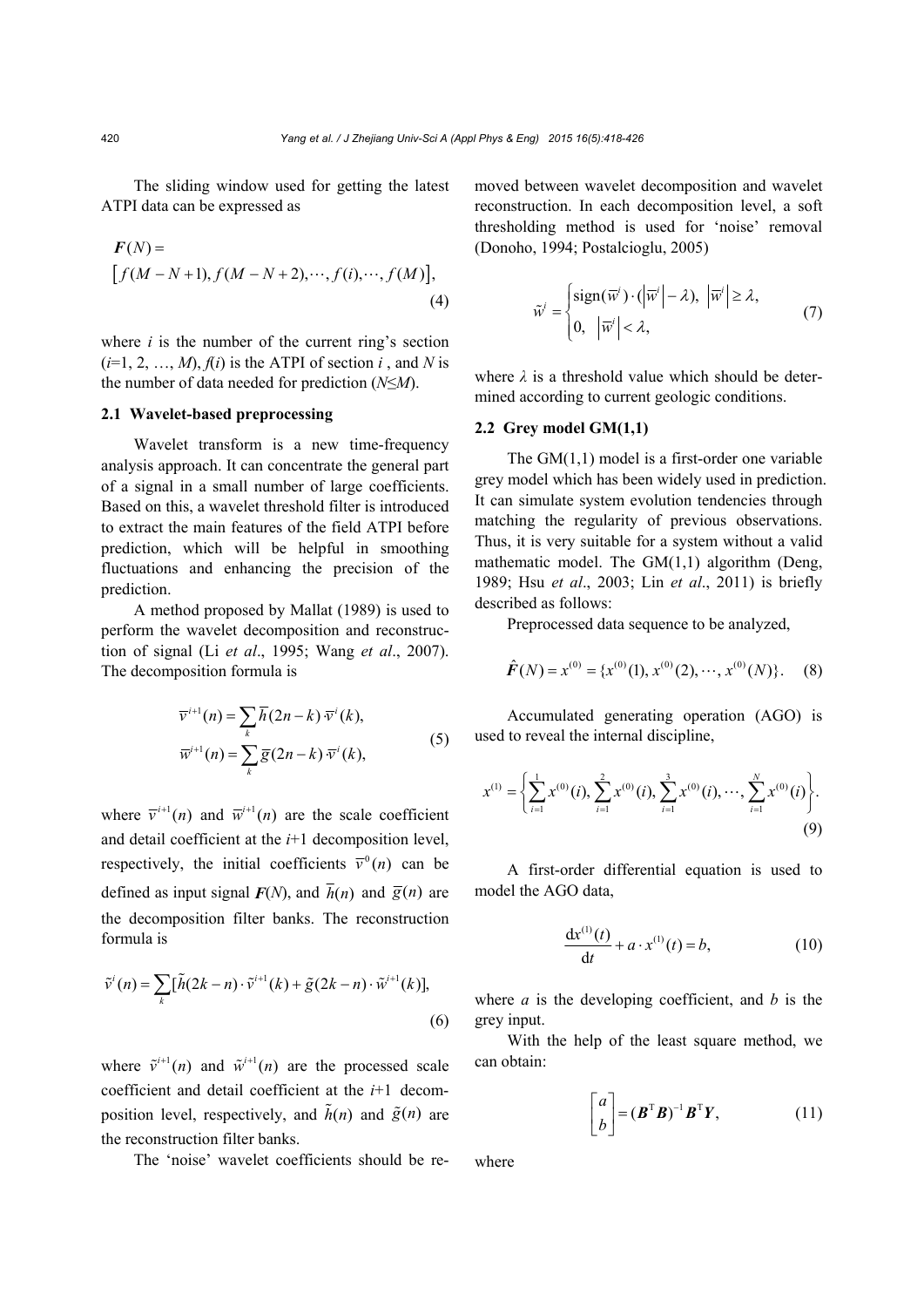$$
\mathbf{B} = \begin{bmatrix} -\frac{1}{2} (x^{(1)}(1) + x^{(1)}(2)) & 1 \\ -\frac{1}{2} (x^{(1)}(2) + x^{(1)}(3)) & 1 \\ \vdots & \vdots \\ -\frac{1}{2} (x^{(1)}(N-1) + x^{(1)}(N)) & 1 \end{bmatrix},
$$
(12)  

$$
\mathbf{Y} = \begin{bmatrix} x^{(0)}(2) & x^{(0)}(3) & x^{(0)}(4) & \cdots & x^{(0)}(N) \end{bmatrix}^T.
$$
(13)

Solving the differential equation, we can obtain the fitted sequence of AGO data,

$$
\hat{x}^{(1)}(j) = (x^{(0)}(1) - b/a) \times e^{-a(j-1)} + b/a.
$$
 (14)

Inverse accumulated generating operation (IAGO) is applied to obtain the fitted sequence of the original data

$$
\hat{x}^{(0)}(j) = (x^{(0)}(1) - b/a)(1 - e^a) \times e^{-a(j-1)}.
$$
 (15)

Then, we can obtain the predicted ATPI of the *i*th section of the next ring

$$
\hat{x}^{(0)}(N+i) = (x^{(0)}(1) - b/a)(1 - e^a) \times e^{-a(N+i-1)},
$$
 (16)

where 1≤*i*≤*M*.

To solve the singular problem caused by  $a \rightarrow 0$ , L'hopital's rule is used (Chen *et al*., 2013)

$$
\hat{x}^{(0)}(N+i)
$$
\n
$$
= \begin{cases}\n(x^{(0)}(1) - b/a)(1 - e^a) \times e^{-a(N+i-1)}, & |a| > \varepsilon, (17) \\
b, & |a| \le \varepsilon,\n\end{cases}
$$

where *ε* is a small threshold value.

Finally, the predicted ATPI of the next ring can be calculated by averaging the *M* predicted ATPI of the next ring's sections.

$$
\overrightarrow{\text{ATPI}}
$$

$$
= \text{average}(\hat{x}^{(0)}(N+1), \hat{x}^{(0)}(N+2), \cdots, \hat{x}^{(0)}(N+M)).
$$
\n(18)

#### **2.3 Numerical analysis**

In this study, the field data for analysis was collected from the tunnel between the Houting and Songgang stations on the No. 11 line of the Shenzhen Metro. The tunnel was constructed using a CTE6250 machine. The machine can gather and save field data once every second. The field data of rings No. 49 to No. 250 were used for prediction and analysis.

For comparison, both  $GM(1,1)$  and  $WGM(1,1)$ were used for ATPI prediction. The forecasted ATPI of rings No. 50 to No. 250 are shown in Fig. 3. WGM(1,1) first obtains the overall trend and then forecasts the ATPI. In contrast,  $GM(1,1)$  forecasts directly according to the field section's ATPI. But local fluctuations in the field section's ATPI can mislead the forecasting of GM(1,1). Therefore, compared with  $WGM(1,1)$ , the outcome of  $GM(1,1)$ shows greater fluctuation.

To investigate and compare the accuracy of the two models, the mean relative error (MRE) was introduced (Hsu *et al*., 2003):

 $MRE = \frac{1}{m} \sum_{k=1}^{m} \left| \frac{ATPI(k) - ATPI(k)}{ATPI(k)} \right|,$ 

 $=\frac{1}{m}\sum_{k=1}^{m} \left|\frac{ATPI(k)-A}{ATPI(k)}\right|$ 

 $k$ ) – ATPI( $k$ 

 $\overline{\phantom{a}}$ 

(19)

*k*

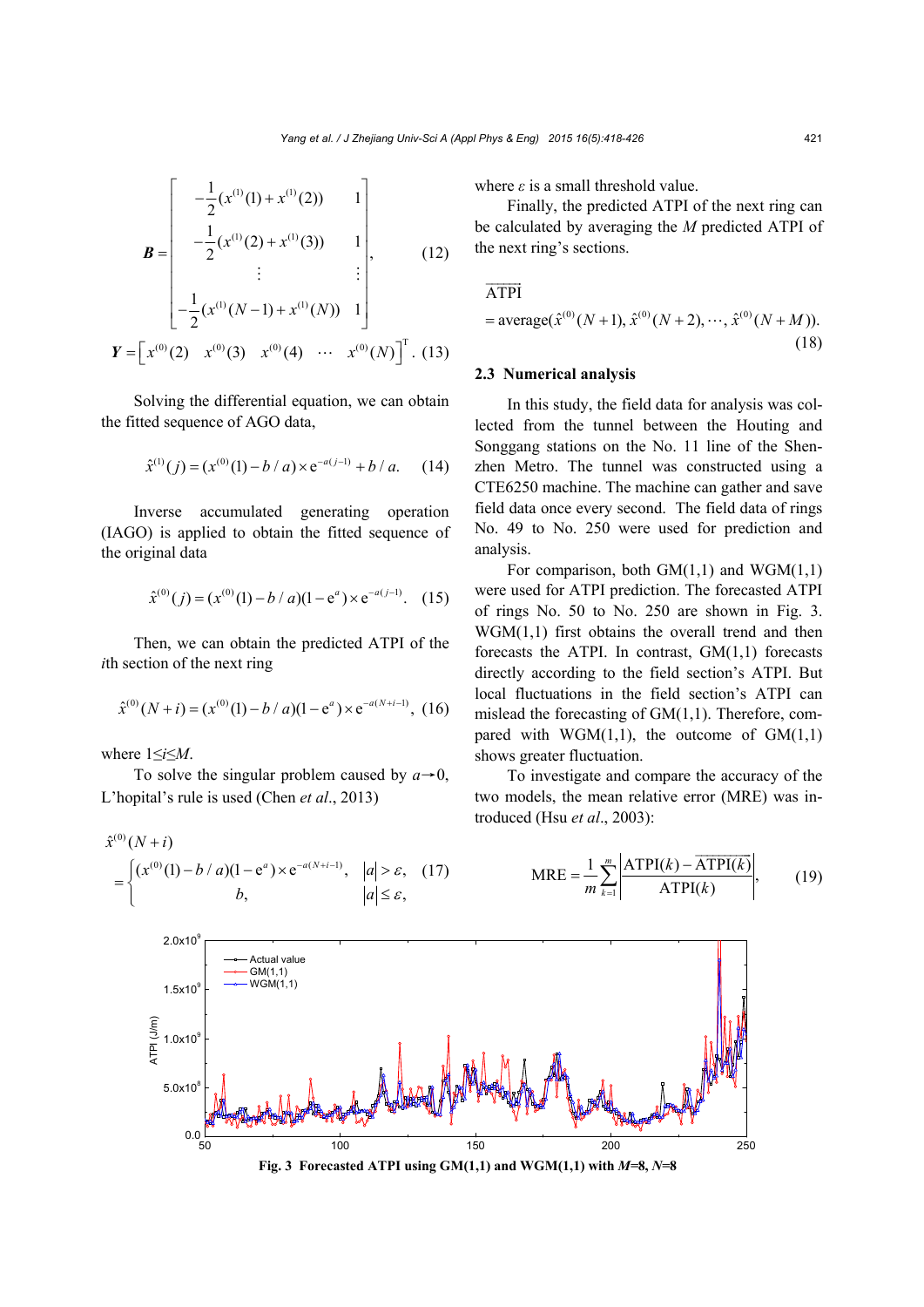where *m* is the number of the rings,  $\text{ATPI}(k)$  is the ATPI of ring  $k$ , and  $\overline{ATPI(k)}$  is the predicted ATPI of ring *k*.

Table 1 summarizes the prediction performance of the two models, under different sliding window size *N* and section count of one ring *M*. WGM $(1,1)$ achieved a good prediction accuracy, better than that of GM(1,1). Therefore, wavelet transform preprocessing can help the  $GM(1,1)$  model improve prediction performance. The wavelet-based GM(1,1) model is an effective way to forecast the cutterhead load characteristic.

**Table 1 Forecast errors of GM(1,1) and WGM(1,1),**  *m***=201** 

|          | MRE.    |       |                         |                            |          |  |
|----------|---------|-------|-------------------------|----------------------------|----------|--|
| Model    | $N=4$   |       |                         |                            |          |  |
|          | $M = 4$ | $M=8$ | $M = 8$                 | $M=12$ $M=16$              |          |  |
| GM(1,1)  | 34.7%   |       |                         | $63.5\%$ $34.0\%$ $39.8\%$ | -56.8%   |  |
| WGM(1,1) |         |       | 20.8% 19.6% 20.1% 19.5% |                            | $19.7\%$ |  |

# **3 Cutterhead efficiency optimization**

The cutterhead load characteristic fluctuates widely along the tunnel (Fig. 3). The cutterhead driving hydraulic system needs to have sufficient power to deal with possible heavy loads. However, the cutterhead load may also be very low. Such light-load conditions will lead to a reduction in motor efficiency.

#### **3.1 Change of stator winding connection**

The change of stator winding connection (delta connection or star connection) is a simple and effective method to improve motor efficiency. In the case of a heavy load, the stator winding will be a delta connection. If the load is below a specific value, it changes from a delta (D) connection to a star (Y) connection (Ferreira *et al*., 2005; Ferreira and de Almeida, 2006). The specific load value is the intersection between the D connection efficiency curve and the Y connection efficiency curve, as shown in Fig. 4 (Ferreira and de Almeida, 2006; Ferreira, 2009).

### **3.2 Cutterhead mode control strategy (CMCS)**

Based on both the WGM(1,1) and the change of stator winding connection, a cutterhead mode control strategy (CMCS) was developed (Fig. 5). Whenever one ring of excavation is done, the WGM(1,1) model

will firstly be used to forecast the ATPI of the next ring. Based on the predicted ATPI, an advance rate maximum (ARM) formula is applied to provide a recommended advance speed range  $(0-v_{ARM})$ . This speed range will help the operator to set a reasonable advance rate. After receiving the advance rate order and predicted ATPI, a rotation speed minimum (RSM) formula is used to provide a recommended cutterhead speed range  $(n_{\text{RSM}}-n_{\text{MAX}})$ . Again, this speed range will help the operator to set a reasonable rotation speed. The advance rate order and predicted



**Fig. 4 Simulated motor efficiency (Reprinted from (Ferreira and de Almeida, 2006), Copyright 2006, with permission from IEEE)** 



**Fig. 5 Cutterhead mode control strategy**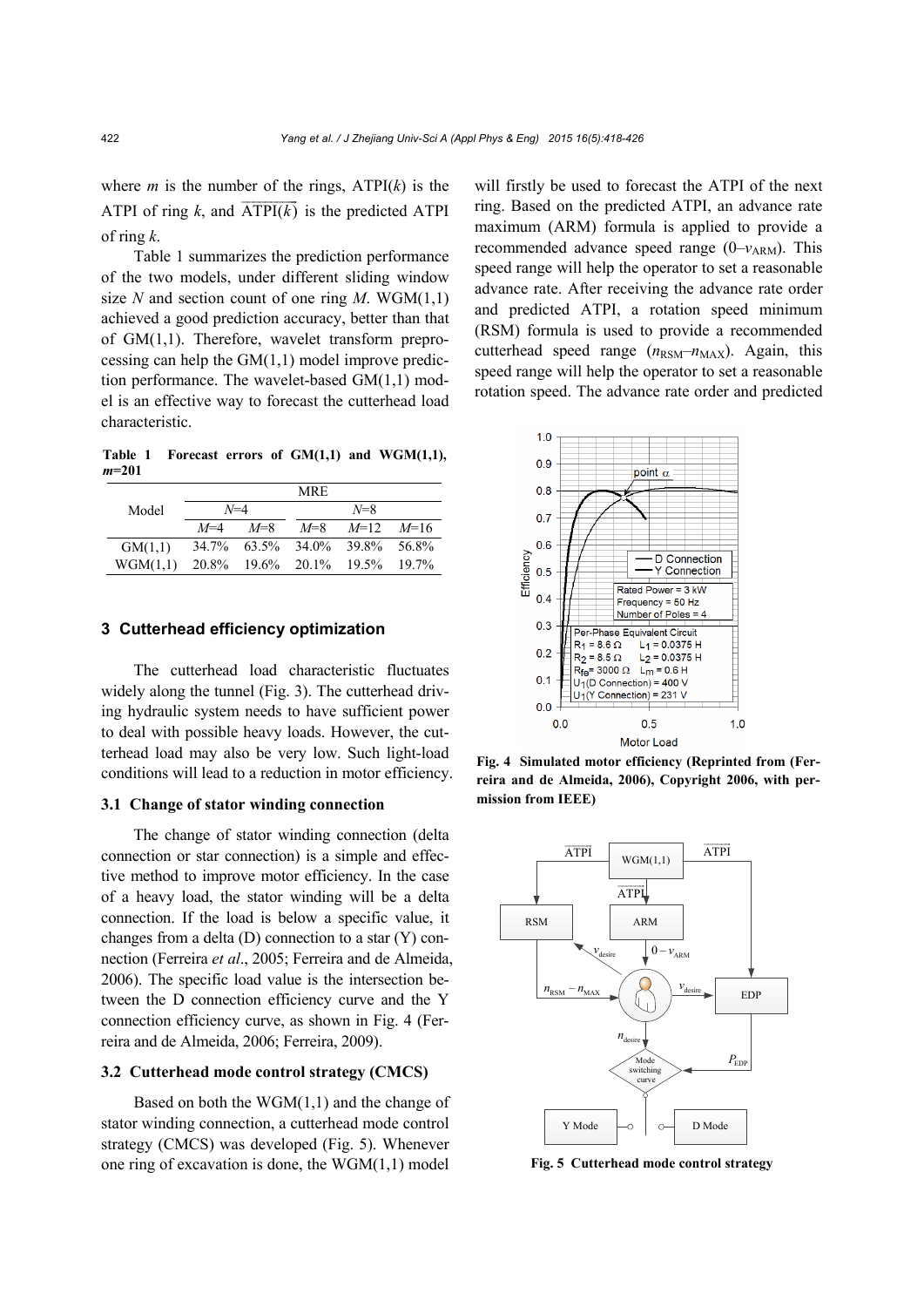ATPI are also put into an estimated driving power (EDP) formula to estimate the driving power of the next ring  $(P_{EDP})$ . Finally, both the rotation speed order and *P*<sub>EDP</sub> are used to decide the reasonable mode according to preset mode switching points.

The ARM formula is

$$
v_{\text{ARM}} = \frac{P_{\text{rate}} \cdot \eta_{\text{e}}}{\overline{\text{ATPI}} \cdot \eta_{\text{s}}},\tag{20}
$$

where  $P_{\text{rate}}$  is the total rated power of the three cutterhead motors,  $\eta_e$  is the transfer efficiency of the cutterhead driving system, and  $\eta_s$  is a safety factor to prevent overload caused by forecast and load nonlinear errors.

The RSM formula is

$$
n_{\text{RSM}} = \frac{\overrightarrow{\text{ATPI}} \cdot \eta_{\text{s}} \cdot v_{\text{desire}}}{T_{\text{rate}}},\tag{21}
$$

where  $v_{\text{desire}}$  is the advance rate order from the operator, and  $T<sub>rate</sub>$  is the rated torque of cutterhead.

The EDP formula is

$$
P_{\rm EDP} = \overrightarrow{\rm ATPI} \cdot \eta_s \cdot v_{\rm desire}.
$$
 (22)

# **4 Experiments and discussion**

## **4.1 Experimental platform**

To test the energy-saving performance of our proposed strategy, the strategy was applied to an experimental platform. The platform consists mainly of a driving system and a torque loading system (Fig. 6). The driving system is a typical pump controlled motor system (installed power 30 kW) driven by a Y/D switching circuit. The torque-loading system provided a simulated cutterhead torque load for the driving system. The input power, output torque, output speed and some other state parameters of the driving system could be sampled and saved in real time.

### **4.2 Mode switching curve**

On this platform, a contrast test was implemented between the D and Y connections (Fig. 7). The Y connection mode had a better energy efficient performance under a light load, but the D connection mode performed better under a heavy load. The turning point in energy efficient performance can be easily calculated from the intersection of the two efficiency curves.

During excavation, the cutterhead speed needs to be adjusted to cope with the load conditions and to



**Fig. 7 System efficiency as a function of cutterhead output power, with a controlled cutterhead speed of 1200 r/min** 



1: power sensor; 2: three-phase asynchronous motor; 3: torque & speed sensor; 4: variable pump; 5: flow sensor; 6: electromagnetic relief valve; 7: pressure sensor: 8: fixed displacement motor; 9: inertia load; 10: fixed displacement pump; 11: relief valve; 12: pilot operated direction valve; 13: check valve; 14: proportional relief valve

#### **Fig. 6 Experimental platform for simulating the shield cutterhead driving system**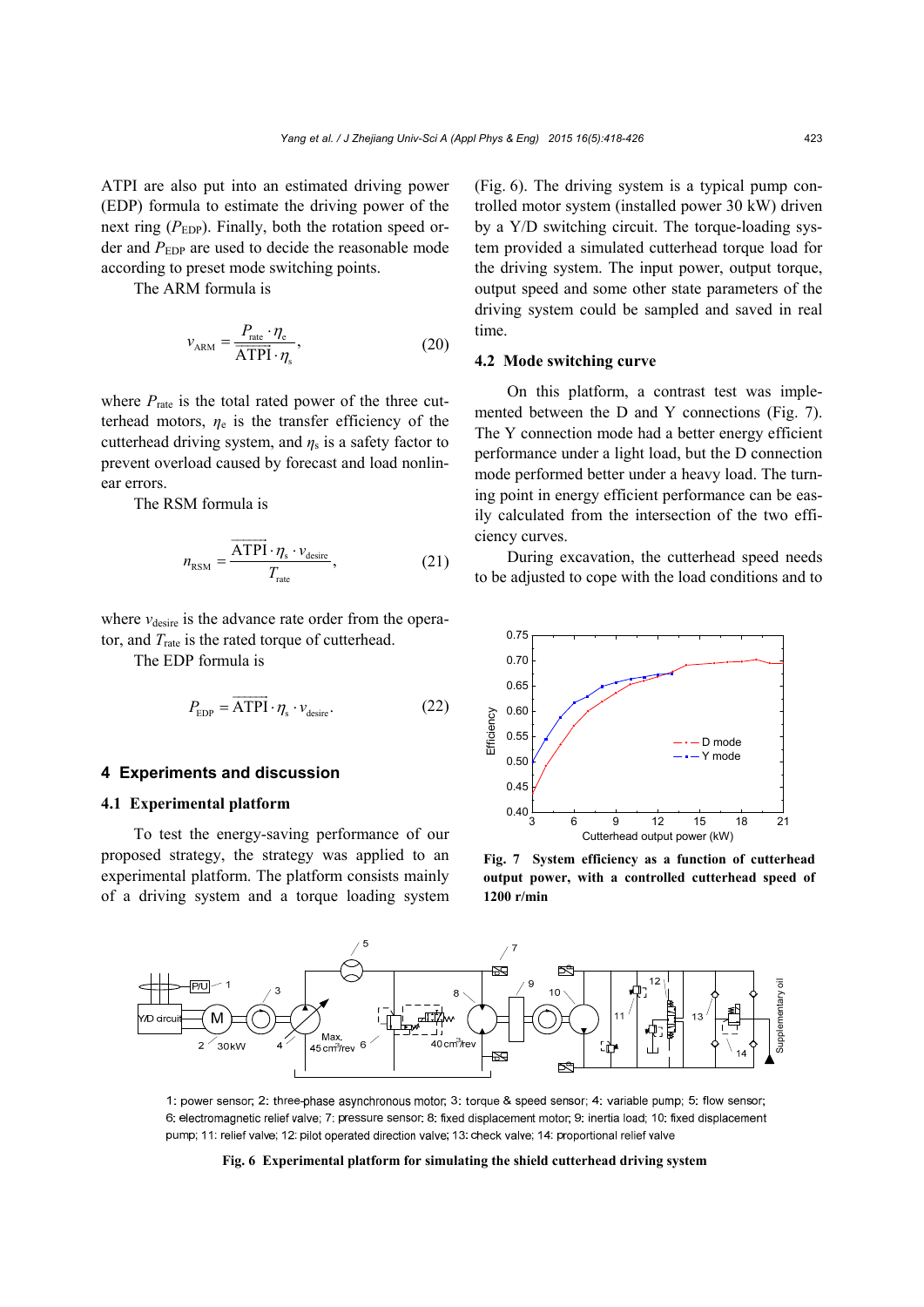cooperate with other subsystems. Therefore, more contrast tests were carried out at different cutterhead speeds (Fig. 8). The preset mode switching points should be the crossing points of the efficiency curves, under different cutterhead speeds. Based on the measured switching points, we could obtain a mode switching curve for the simulated cutterhead driving system.

#### **4.3 Numerical analysis and experiments**

To further investigate the performance of the CMCS, numerical analysis and experiments based on field data were carried out. Firstly, field data of rings 60, 110, 160, and 210 were selected as the subject in this study. Then, numerical analysis was carried out according to the CMCS (Table 2).

Because the field data were not the field response of the CMCS, the *v*<sub>desire</sub> was set as the mean value of the actual advance rate  $v_{\text{mean}}$  and the  $n_{\text{desire}}$ was set as the mean value of the actual cutterhead rotation speed  $n_{\text{mean}}$ . To apply the calculation results to the experimental platform, the following transformations were then carried out.



**Fig. 8 Efficiency and switching points, with different controlled cutterhead speeds**

$$
n_{\text{EPdesire}} = \lambda_{\text{n}} n_{\text{desire}}, \ P_{\text{EPEDP}} = \lambda_{\text{P}} P_{\text{EDP}}, \tag{24}
$$

where  $n_{\text{EPdesrie}}$  is the desired rotation speed for the experimental platform,  $\lambda_n$  and  $\lambda_P$  are the speed similarity coefficient and power similarity coefficient between the experimental platform and the cutterhead driving system, respectively, and *P*<sub>EPEDP</sub> is the estimated output power for the experimental platform.

Based on the desired rotation speed, estimated output power, and mode switching curve, the mode was decided. Finally, experiments were carried out based on the mode output of the CMCS. To apply the field data to the experimental platform, the following transformation was carried out:

$$
n_{\rm EP} = \lambda_{\rm n} n, \ T_{\rm EP} = \lambda_{\rm T} T,\tag{25}
$$

where  $n_{EP}$  is the transformed rotation speed,  $n$  is the field cutterhead rotation speed,  $T_{EP}$  is the transformed torque,  $\lambda$ <sup>T</sup> is the torque similarity coefficient between the experimental platform and the cutterhead driving system, and *T* is the field cutterhead torque. After transformation, every third data point was sampled as an instruction for the experiment and the time interval between each instruction was set to 0.4 s to accelerate the progress of the experiment. Fig. 9 shows the results of the experiment. To verify better energy efficiency of the CMCS, contrast tests were also conducted. From the comparison, we can see that the CMCS consumes less power under a light load.

A further energy consumption investigation was carried out (Table 3). For each experiment, we could obtain the total energy by integrating the motor input power. Then, we could obtain the efficiency. According to the results, it is clear that the CMCS can improve system efficiency.

**Table 2** Numerical computing results of the CMCS with  $\eta_e = 0.6$ ,  $\eta_s = 1.3$ ,  $\lambda_n = 807.4$ , and  $\lambda_p = 3.17 \times 10^{-2}$ 

|             | CTE6250                                                   |                                             |                                                                            |                                         |                                                    |                                                                           | Experiment platform    |                                  |      |
|-------------|-----------------------------------------------------------|---------------------------------------------|----------------------------------------------------------------------------|-----------------------------------------|----------------------------------------------------|---------------------------------------------------------------------------|------------------------|----------------------------------|------|
| Ring<br>No. | Forecasted<br><b>ATPI</b><br>$(\times 10^5 \text{ kJ/m})$ | $v_{\text{ARM}}$<br>$(x10^{-3})$<br>$m/s$ ) | Assume<br>$v_{\text{desire}} = v_{\text{mean}}$<br>$(x10^{-3})$<br>$m/s$ ) | $P_{EDP}$<br>$(\times 10^2 \text{ kW})$ | $n_{\text{RSM}}$<br>$(x10^{-2})$<br>$\text{rad/s}$ | Assume<br>$n_{\text{desire}} = n_{\text{mean}}$<br>$(x10^{-2})$<br>rad/s) | $P_{\rm EPEDP}$<br>(kW | $n_{\text{EPdesire}}$<br>(rad/s) | Mode |
| 60          | 2.23                                                      | 1.96                                        | 0.79                                                                       | 2.29                                    | 3.82                                               | 15.9                                                                      | 7.26                   | 128                              | v    |
| 110         | 2.63                                                      | 1.66                                        | 0.87                                                                       | 2.97                                    | 4.96                                               | 15.8                                                                      | 9.41                   | 128                              | v    |
| 160         | 5.04                                                      | 0.87                                        | 0.85                                                                       | 5.57                                    | 9.28                                               | 15.5                                                                      | 17.66                  | 125                              | D    |
| 210         | 1.50                                                      | 2.91                                        | 1.03                                                                       | 2.01                                    | 3.35                                               | 15.7                                                                      | 6.37                   | 127                              |      |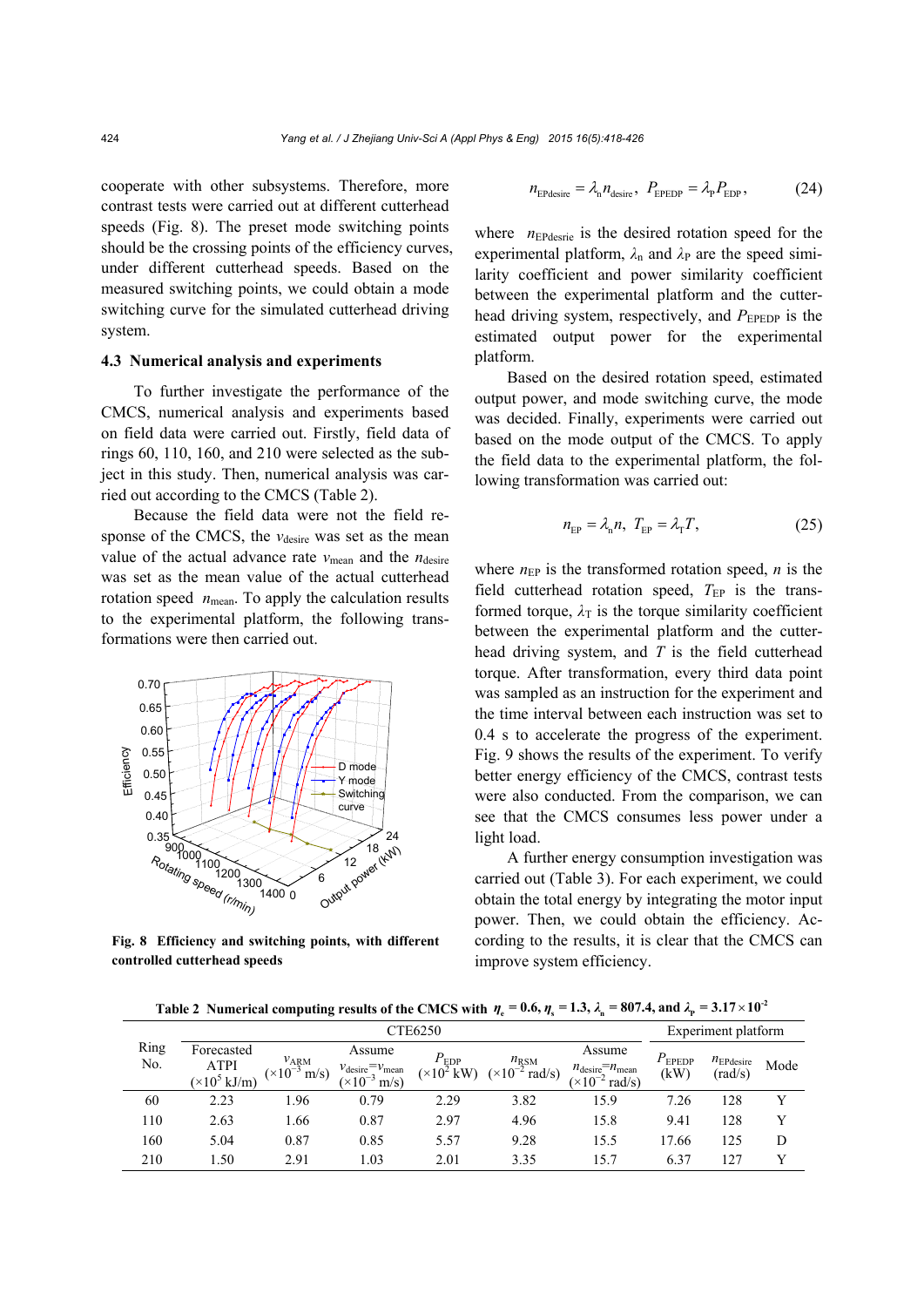

**Fig. 9 Experiments based on field data**  (a) Ring No. 60; (b) Ring No. 110; (c) Ring No. 160; (d) Ring No. 210

|              | Ring No. 60 |            | Ring No. 110  |                | Ring No. 160 |                 | Ring No. 210 |               |
|--------------|-------------|------------|---------------|----------------|--------------|-----------------|--------------|---------------|
| Approach     | Output      | Efficiency | <b>Dutput</b> | Efficiency     | Output       | Efficiency      | Output       | Efficiency    |
|              | (kJ)        | $\%$       | (kJ)          | $\binom{0}{0}$ | (kJ)         | $\frac{(0)}{0}$ | (kJ)         | $\frac{1}{2}$ |
| Without CMCS | 300         | 51.0       | 1458          | 56.6           | 2542         | 64.9            | 928          | 53.0          |
| With CMCS    | 301         | 57.8       | 1458          | 61.5           | 2542         | 64.9            | 928          | 57.0          |

**Table 3 Experiment results analysis**

# **5 Conclusions**

In this paper, we propose a mode control strategy for a shield cutterhead hydraulic driving system based on a load characteristic forecast method. The following conclusions can be drawn:

1. The wavelet transform preprocessing can help the  $GM(1,1)$  to improve performance in forecasting the cutterhead load characteristic. The  $WGM(1,1)$  is an effective method for forecasting the cutterhead load characteristic.

2. The change of stator winding connection is a simple and efficient technique to improve the efficiency of cutterhead hydraulic system.

3. The CMCS can provide the operator with recommendations about the advance rate range and cutterhead rotation speed range, which will be helpful in developing a reasonable construction plan for the next ring. The stator winding connection can also be optimized according to the construction plan. Consequently, CMCS has shown a satisfactory energy-saving performance in the field data-based experiments.

#### **References**

Chen, C.I., Huang, S.J., 2013. The necessary and sufficient condition for GM (1,1) grey prediction model. *Applied Mathematics and Computation*, **219**(11):6152-6162. [doi:10.1016/j.amc.2012.12.015]